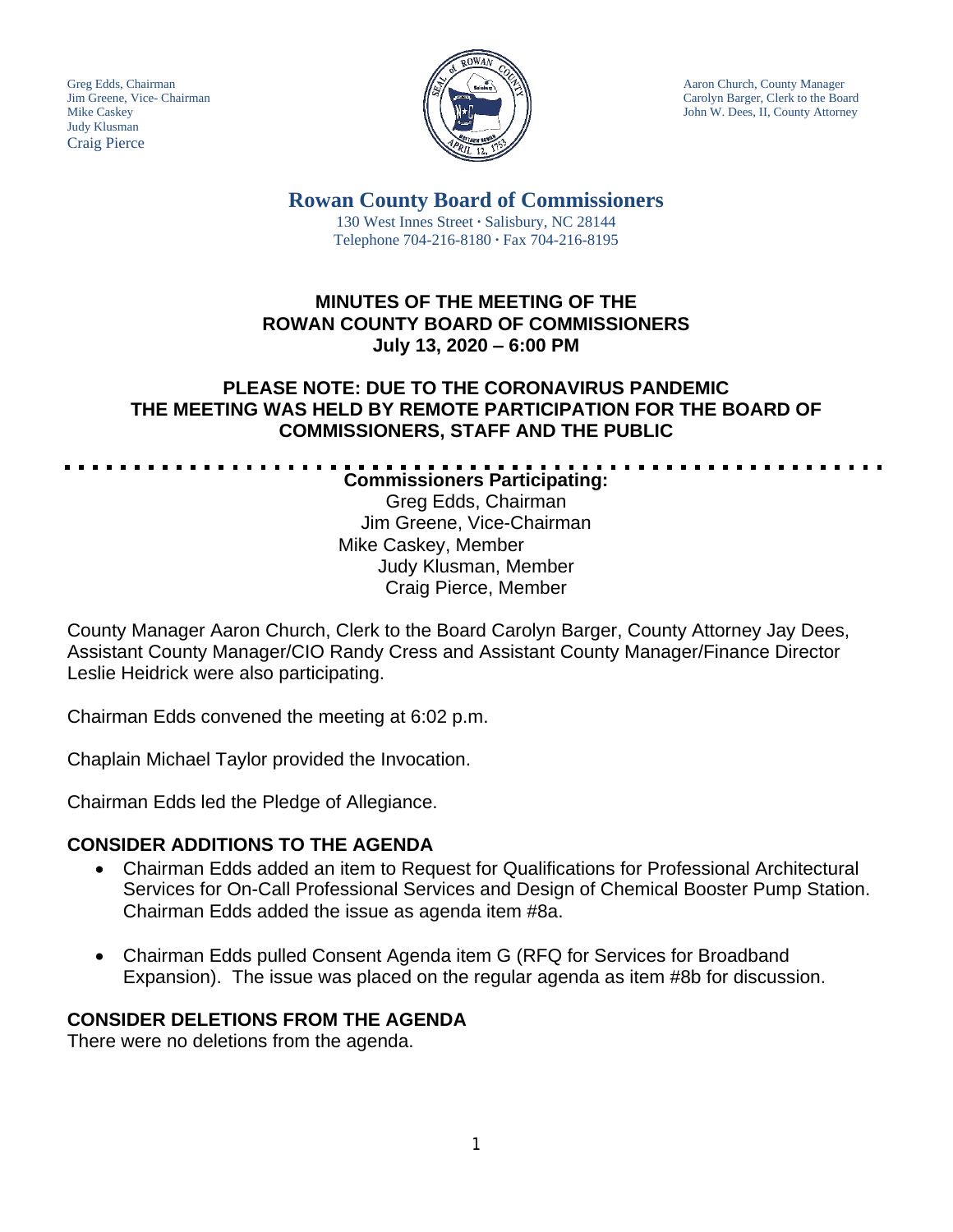# **CONSIDER APPROVAL OF THE AGENDA**

Commissioner Pierce moved, Commissioner Klusman seconded and the vote to approve the agenda as amended passed unanimously.

# **CONSIDER APPROVAL OF THE MINUTES**

Commissioner Pierce moved, Commissioner Klusman seconded and the vote to approve the minutes of the June 15, 2020 and June 22, 2020 Commission Meetings passed unanimously.

## **1. CONSIDER APPROVAL OF CONSENT AGENDA**

Commissioner Greene moved approval of the Consent Agenda (as amended). The motion was seconded by Commissioner Klusman and passed unanimously.

The Consent Agenda consisted of the following:

- A. Level II Funding for Rowan County Youth Services Bureau
- B. Request for Public Hearing for Project Sun
- C. Ratify ZTA 01-20
- D. Letter or Support for town of Spencer, NC Grant
- E. COVID-19 Relief Fund Contract
- F. Courthouse Liberty Street Ramp Project
- G. RFQ for Services for Broadband Expansion (placed on the regular agenda as item #8b for discussion)

## **2. PUBLIC COMMENT PERIOD**

Chairman Edds opened the Public Comment Period to entertain comments from any citizens who had either called in or submitted an email request to address the Board via electronic means. With no one wishing to provide comments, Chairman Edds closed the Public Comment Period.

 Alvin Merritt, who resided off West Ridge Road, discussed transportation issues he faced. Chairman Edds asked Mr. Merritt to provide his phone number and assured Mr. Merritt someone would follow up with him the next day.

# **3. PUBLIC HEARING FOR URBANIZED AREA FORMULA GRANTS (5307)**

Airport and Transit Director Valerie Steele provided a power point as she outlined the Urbanized Area Formula Grant (5307) for Rowan Express. The application would provide Rowan Express operating and preventative maintenance funds.

Ms. Steele reported the current approved amount was estimated to cover 4-6 months of service and she also highlighted the changes in transit services since September 2019.

The Board was asked to approve an additional \$100,000 in local matching funds for a total local match of \$180,000. The federal obligation was \$300,000. Ms. Steele reviewed the funding breakdown was as follows:

- Operating expenses 50/50 (federal \$150,000 / local match \$150,000)
- Preventative maintenance 80/20 (federal \$150,000 / local match \$30,000)

Prior to opening the public hearing, Chairman Edds confirmed with County Attorney Jay Dees that approval of the grant application would be subject to state law (during COVID-19 Pandemic) and no further discussion or contact during the 24-hour period following the meeting.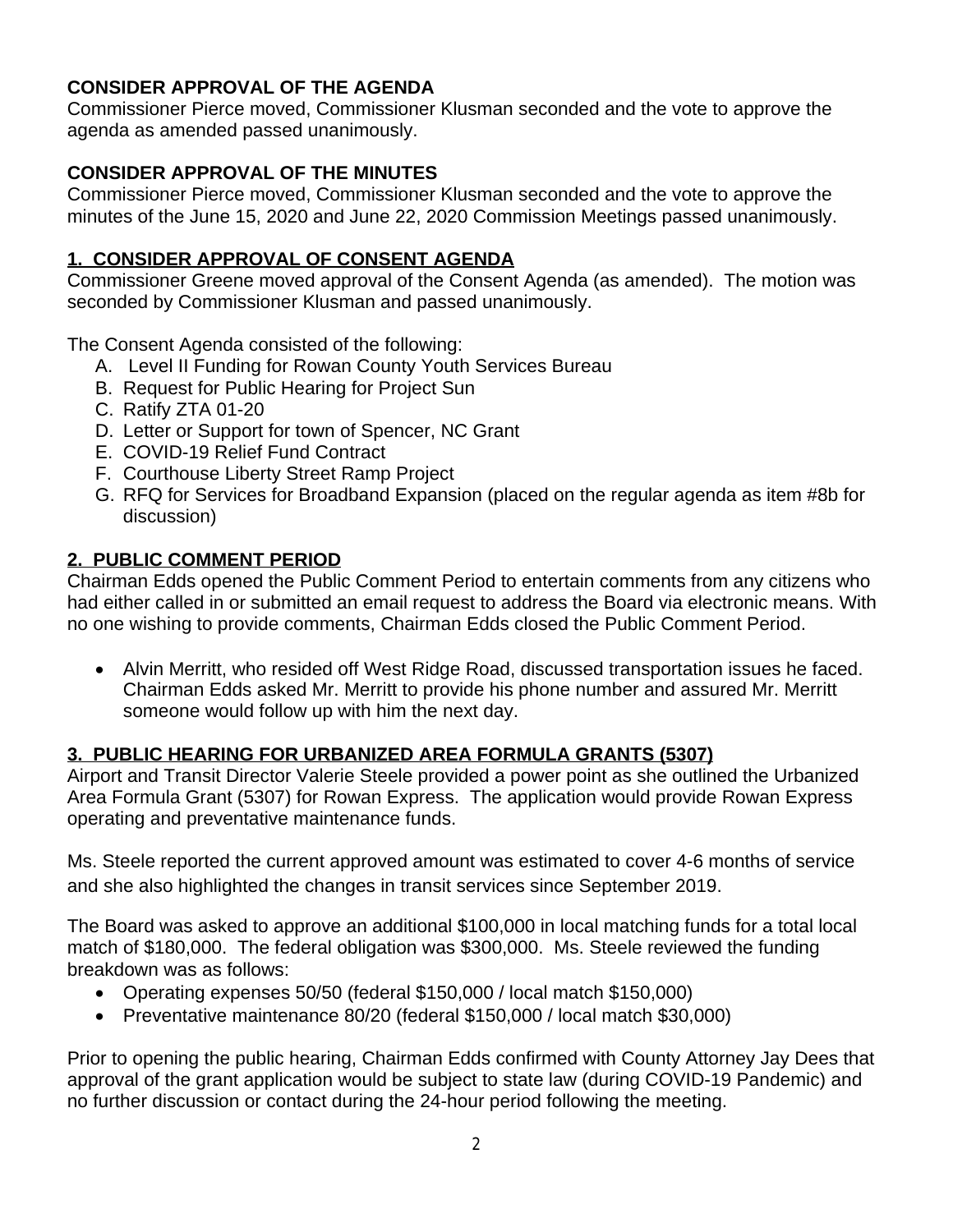Chairman Edds opened the public hearing to receive citizen input regarding the grant application. With no callers wishing to address the Board, and no one having submitted concerns via email, Chairman Edds closed the public hearing.

Commissioner Pierce moved, Commissioner Caskey seconded and the vote to approve the FY 21 Federal Urbanized Area Formula (5307) Grant passed unanimously (see note above regarding 24 hour period following the meeting).

# **4. STATE OF THE COUNTY HEALTH REPORT**

Nina Oliver, Public Health Director, participated in the meeting to support Alyssa Harris, Community Education Manager, during the State of the County Health (SOTCH) Report for Rowan County. The SOTCH was submitted to the State Department of Public Health (DPH) on June 1, 2020 and was prepared during the years in between the Community Health Assessment (CHA). In accordance with accreditation requirements, the Rowan County Health Department SOTCH Report required formal approval by the Board of Health and a presentation or report to the Board of Commissioners.

Ms. Harris highlighted the Report, which served to:

- Heighten awareness about health issues relevant to Rowan County and North Carolina
- Bring attention to areas where policy development and enactment, environmental changes, partnering initiatives and resources would contribute to a healthier, stronger community
- Describe local efforts that impact community health problems and quality of life concerns
- Summarize recent progress toward impacting health priorities identified through the 2018 Rowan County Health Department Community Health Needs Assessment
- Identify common ground for joining together to solve community health problems

According to Ms. Harris' presentation, the forces driving change were:

- Population Growth
- Increasing Poverty Rates
- Housing Affordability
- Insufficient Economic Opportunities (unemployment and under-employment)
- Culture of Health Habits
- Healthy Environments

Ms. Harris referred to the insufficient economic opportunities mentioned above and thanked the Board for making great economic strides in bringing jobs to the County to improve the quality of life for its citizens.

With regards to demographics, Ms. Harris showed a slide that compared the County's demographics to the State's.

According to Ms. Harris, the County was moving in the right direction with population trends.

Moving forward, Ms. Harris said the County would be looking at the different metrics that played into where the County's health was ranked. These domains and indicators were: Social and Neighborhood, Economic and Housing and Transportation.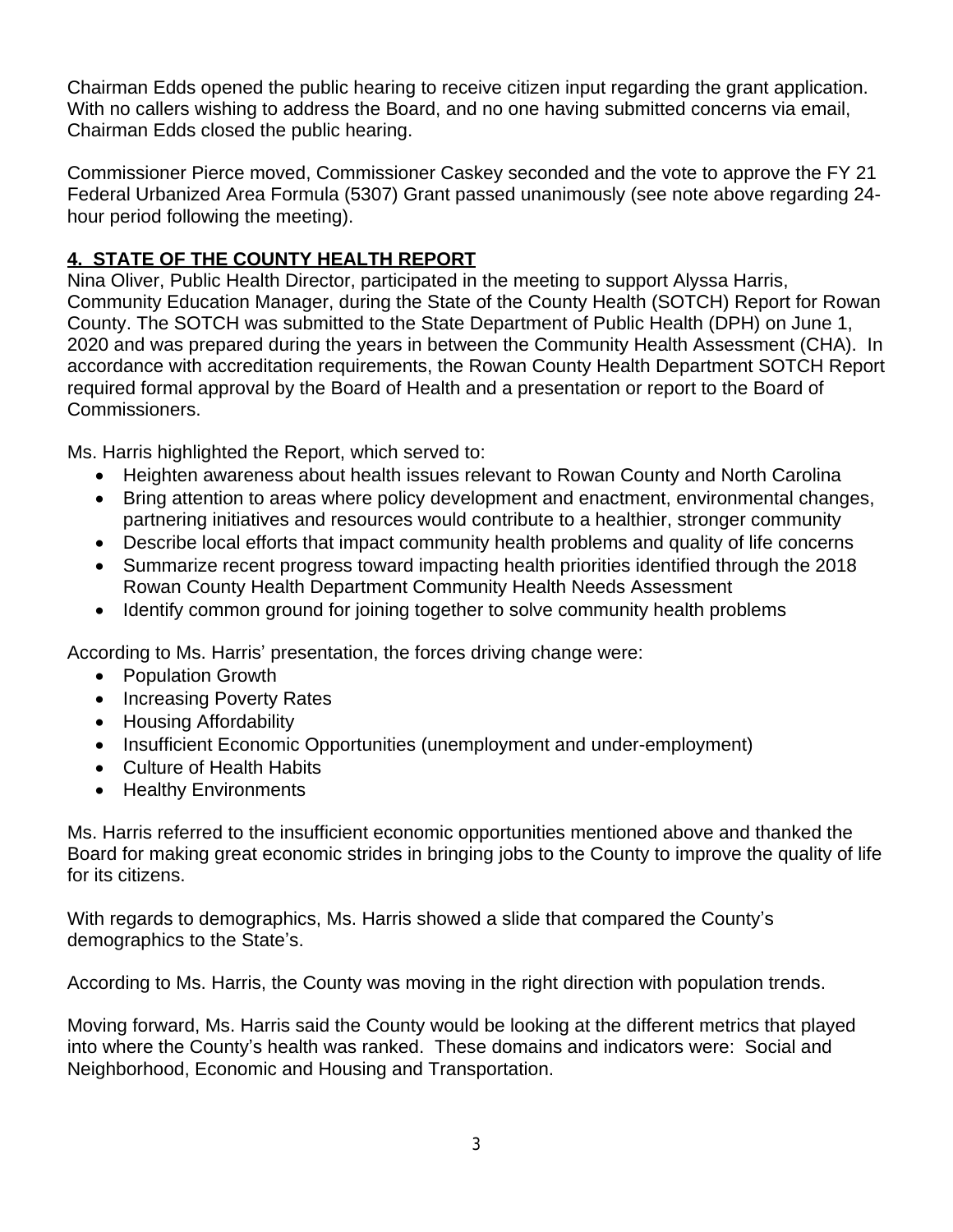Ms. Harris showed a GIS map showing the Census tracks for the County concerning poverty thresholds. It was estimated 25% of the County's children were living in poverty.

Ms. Harris noted affordable housing was a vital condition and often reflected the largest single monthly expenditure for most families. Ms. Harris said it was considered a cost-burden if someone had to spend more than 30% on housing. For those being cost-burdened, the likelihood was increased for distress, alcohol use, etc.

Ms. Harris discussed the importance of access to food and a better way to get food to those in need. Ms. Harris mentioned the success of the new Farmer's Market in downtown Salisbury.

Using the power point, Ms. Harris showed a snapshot of the Rowan trend in health outcomes. It was noted that Rowan County's health ranking was 73rd overall in the State. Ms. Harris said every county in the US used the same data for comparisons.

The next graph in the presentation highlighted the rankings for the causes of death in Rowan County with the top two (2) being cancers and heart disease respectively.

Ms. Harris discussed the community priorities. The 2018 Community Health Priority Health issues were identified as substance use, healthy lifestyle behaviors and mental health. The short-term goals were to decrease obesity and the number of people who reported using tobacco in the last thirty (30) days. The long-term goals were to increase the safe use and disposal of over-thecounter and prescription medications, increase comprehensive care management for individuals coping with opioid-related health concerns, and decrease the spread of HIV and/or Hepatitis C.

Updates to the Action Plan and new initiatives and emerging issues were presented.

In response to an inquiry from Commissioner Klusman, Ms. Harris shared how childhood obesity had increased during COVID-19.

Commissioner Pierce inquired as to whether the Veterans Hospital was being included in the statistics that had been presented. Commissioner Pierce pointed out that other counties did not have a Veterans Hospital and people were coming to the Hospital from other areas because they were sick. Commissioner Pierce felt there should be a way to only include the people who were property owners/had lived, worked and been educated in the County to provide a truer picture. Ms. Harris said she was unsure how many people had moved to the County in order to be close to the Veterans Hospital for care. Ms. Harris noted those folks were part of the community and everyone wanted those folks to be healthy, as well.

Commissioner Pierce said the numbers were still skewed from others moving here for care at the Veterans Hospital and Commissioner Klusman agreed the numbers would be skewed with the Veterans Hospital being located in Rowan County.

Commissioner Pierce thanked the Commissioners for approving the money for the Tourism Development Authority (TDA) to build the new farmer's market.

Chairman Edds said every day the Commissioners were in meetings and seeing the interconnections for all the data included in the Report. Chairman Edds noted there were economic, health, age issues, etc. and he questioned why younger people would be attracted to Rowan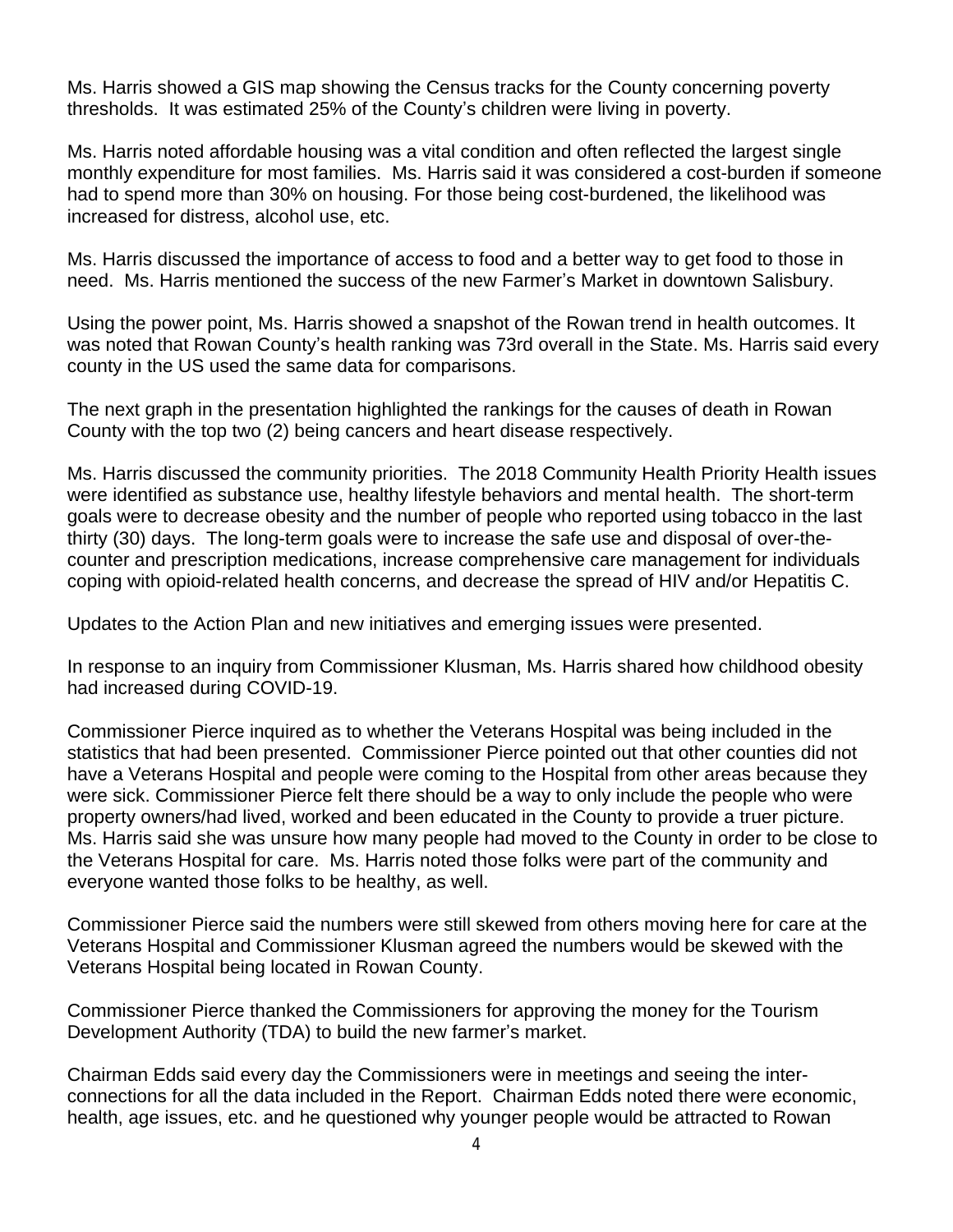County. Chairman Edds answered the question by saying the County provided opportunities through the education collaborative that had taken place with the schools, colleges, Economic Development Commission (EDC), and TDA

to create a pipeline of quality workers to create higher paying jobs in order to attract younger, healthier people. Chairman Edds said it was frustrating for the Commissioners to have seen progress and yet the County had dropped back down in the rankings.

Ms. Harris shared appreciation for all the Commissioners were doing to align the work in the different areas. Ms. Harris said the statistics were a few years out and the County may not see the benefits yet.

Chairman Edds thanked Ms. Harris for the information.

### **5. UPDATES ON THE CORONAVIRUS RELIEF FUND (CRF) AND DISCUSSION REGARDING CREATING A TEMPORARY GRANTS MANAGER/ACCOUNTANT FUNDED BY THE CRF**

County Manager Aaron Church provided the Board of Commissioners with an update on the Coronavirus Relief Fund (CRF). Mr. Church also discussed creation of a temporary Grants Manager/Accountant funding by the CRF.

Mr. Church reported the County's initial appropriation was \$2,561,818. The amount was increased by \$2,757,636 bringing the new total appropriation to \$5,319,454. The funds still had to be obligated by December 30, 2020.

The new rule stipulates 25% of the overall total (\$1,329,864) was for municipalities and the County's portion was \$3,989,590. Municipalities must submit a plan for expenditures to the County by August 4, 2020. The County was responsible for the funds the County received and ensuring that the guidance was followed.

Mr. Church reviewed the allocation for each Rowan County municipality. The municipalities were responsible for how they spent the funds. Mr. Church said he did not believe the County had to approve the municipal plans.

Next steps for the Board:

- 1. Approve the per capita distribution
- 2. Approve a new position
- 3. Manager will provide an update to Board of Commissioners on August 3, 2020

Mr. Church said the Board would need to approve a new plan as the initial plan had changed. Mr. Church asked the Board to also create a temporary position for someone with a strong accounting background to help the County with the grant expenditures, as well as help the municipalities manage their CRF.

Assistant County Manager/Finance Director Leslie Heidrick discussed the Finance Department's challenges in managing the County's current grants, along with the potential for another six (6) grants. Ms. Heidrick anticipated the temporary position would last anywhere from six (6) to twentyfour (24) months and could be either full or part-time. Ms. Heidrick said the County could consider someone on a contract basis. According to Ms. Heidrick, the County's Internal Auditor, Derrick Atkins, could be allowed to meet with the municipalities to review the report they must initially file and to talk them through the expenditures.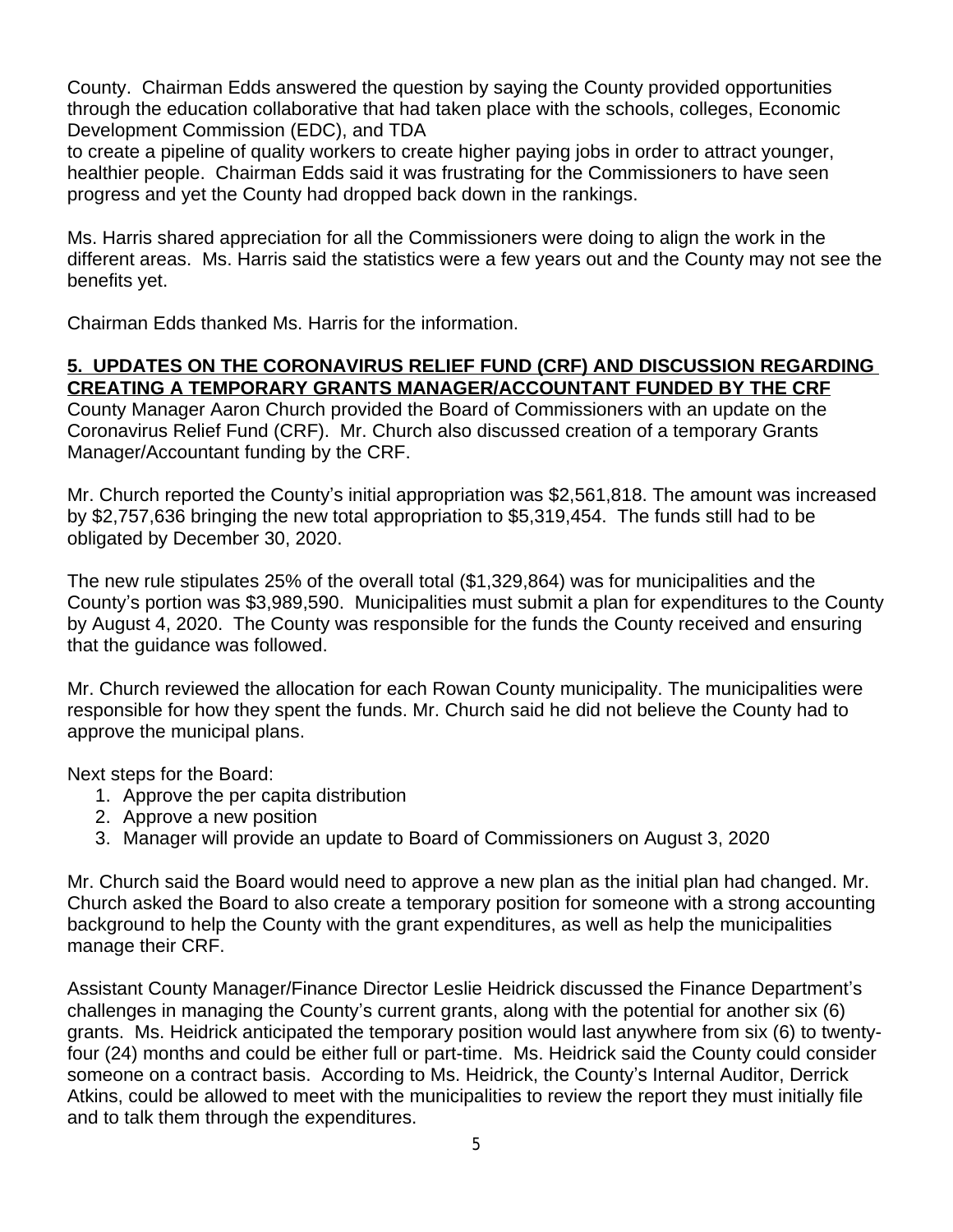Mr. Church confirmed to Commissioner Pierce the new position would be paid from CRF.

Mr. Church said the CRF funds had to be spent by December 30, 2020. Mr. Church said there were eight (8) or nine (9) additional grants related to COVID-19 that were not part of the CRF. Ms. Heidrick added the expenditures could go through June 30, 2022.

Commissioner Caskey questioned the salary range. Ms. Heidrick responded the salary for an Accountant II went from approximately \$67,000 to \$97,000. Ms. Heidrick said the pay would be commensurate with their education and experience. Ms. Heidrick said a CPA was preferable if available since the work was equivalent to that of an auditor. Ms. Heidrick said Finance Staff would do the work if the temporary position was not filled but it would be challenging to determine how to shift duties.

Using an example for a salary of \$100,000, Commissioner Caskey asked if there were no other grants were available if the County would have to provide \$50,000 for the second half of the year. Ms. Heidrick said the individual hired would know if the grant funds were to cease, the individual would no longer have a position. Ms. Heidrick said she was suggesting that if there was no funding stream to pay the individual's salary, they would no longer have a job.

Commissioner Pierce commented that if there was no grant stream to pay the salary, the County did not need the position. Ms. Heidrick agreed with Commissioner Pierce and continued by restating the County had nine (9) other grants and was in the running for six (6) others. As the grants drop off, Ms. Heidrick said her staff would continue to handle/pick up the grants and the position would no longer be needed.

Chairman Edds reviewed the proposed distribution to the municipalities and asked Mr. Church if there was a different model to consider than what was suggested.

Mr. Church said the Board had the authority to distribute the required 25% to the municipalities however it chose.

Chairman Edds said he was uncertain if the recommended amounts would provide the upfits needed for some of the municipalities.

Commissioner Caskey suggested establishing a base number for each municipality and distribute the remainder based on the municipalities. Chairman Edds and Commissioner Pierce agreed with the suggestion.

Chairman Edds suggested providing each municipality with a minimum base of \$50,000 with the remainder to be divided by population.

Commissioner Pierce agreed that Chairman Edds suggestion was the most equitable way to divide the funds.

Based on the recommendation, Mr. Church provided a breakdown and said each municipality would receive a distribution of CRF as follows:

• Salisbury –  $$499,867.88$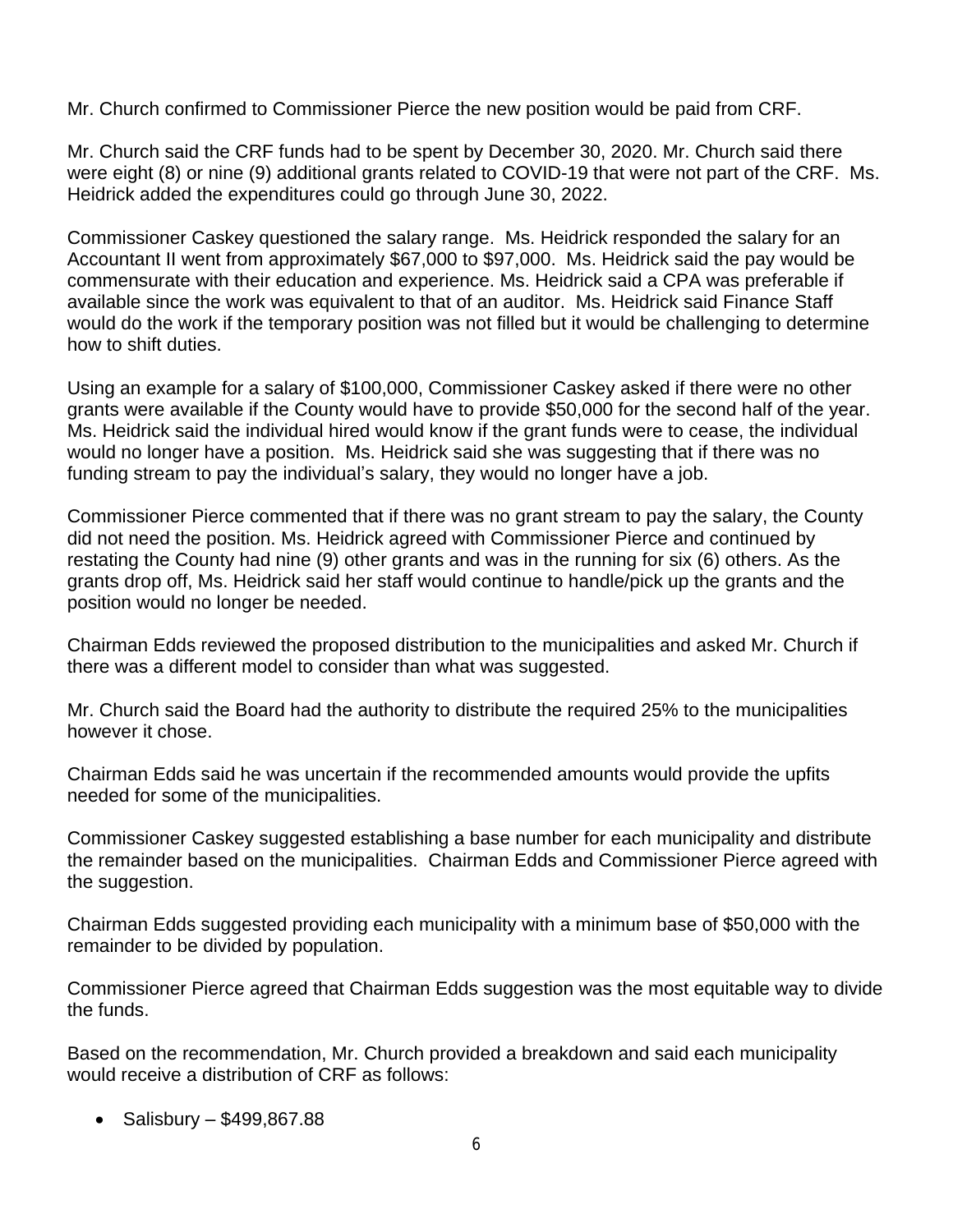- $\bullet$  Kannapolis \$179,322.69
- $\bullet$  China Grove \$105,829.68
- Spencer  $$92,386.79$
- Landis \$91,370.76
- Granite Quarry \$90,641.30
- Rockwell  $$78,318$
- $\bullet$  East Spencer \$69,695
- Cleveland  $-$  \$21,619
- Faith \$61,811

Commissioner Greene asked for clarification as to whether the Commissioners would be personally responsible for the 25% distribution to the municipalities. Mr. Church said counties had no choice but to give the municipalities 25% of CRF and counties were not liable since the counties had no choice in providing the allocation.

Ms. Heidrick added the County was not responsible for the municipal expenditures; however, the municipalities had to submit their plans to the county because all CRF would flow through the County.

Mr. Church showed a screenshot of the revised and recommended funding for the municipalities.

Commissioner Pierce moved, Commissioner Caskey seconded and the vote to approve the funding based on the last spreadsheet (screenshot provided by Mr. Church) passed unanimously.

Commissioner Pierce moved to approve a temporary COVID Grants Administrator at Grade 22 (minimum salary of \$57,695 and maximum of 92,313). The motion was seconded by Commissioner Klusman.

Ms. Heidrick said all county employees were covered under a blanket bond but they would be under the Finance Director's bond, which would be a \$200,000 bond. Ms. Heidrick said staff could explore the matter and bring it back to the Board for a separate bond if the Board preferred.

Commissioner Greene asked that the information be brought back to the Board to see what it would cost.

Upon being put to a vote, the motion on the floor passed unanimously.

## **6. SELECTION OF NC ASSOCIATION OF COUNTY COMMISSIONERS VOTING DELEGATE**

Chairman Edds said the North Carolina Association of County Commissioners (NCACC) 113th Annual Conference was scheduled to be held by virtual platform on Thursday, August 6, 2020 at 11:00 a.m. Each county would be entitled to one (1) vote on items that came before the membership, including the election of the NCACC Second Vice President. In order to facilitate the voting process, the NCACC was asking each county to designate one voting delegate (and also may assign one alternate voting delegate) prior to Annual Conference using the attached Designation of Voting Delegate form.

Commissioner Edds moved approval of Commissioner Pierce as Rowan County's voting delegate. The motion was seconded by Commissioner Klusman and passed unanimously.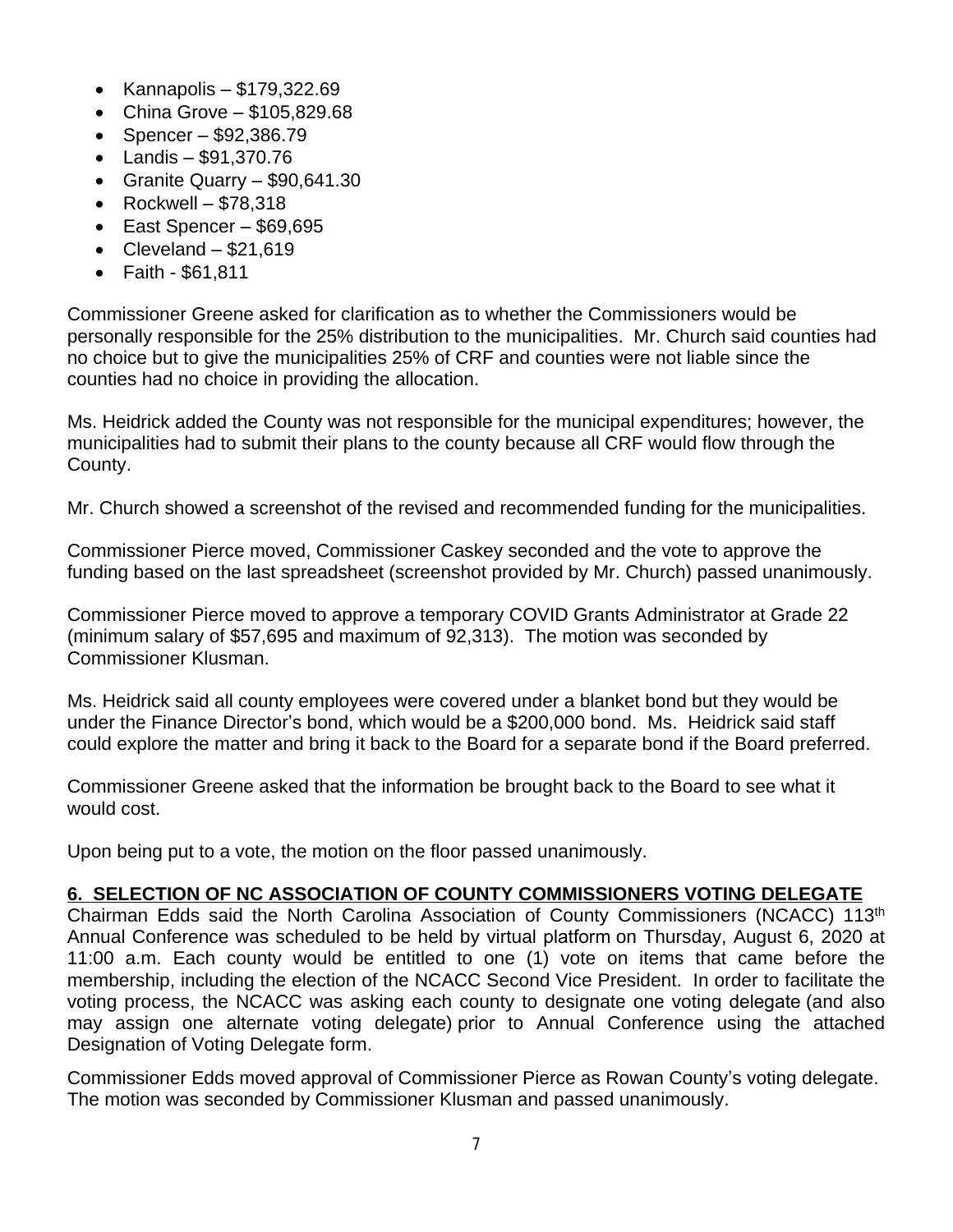## **7. CONSIDER APPROVAL OF BOARD APPOINTMENTS AIRPORT ADVISORY BOARD**

There are two (2) vacancies on this Board. The first vacancy is for a member of the Business Community and the second vacant seat is for a Pilot. Both appointments will be for a three-year term that will expire on June 30, 2023.

Five (5) applications were received from the following:

- D. Kirk Beatty
- Mark Comer
- Brian Keith Fox
- Dr. Andrew James Smith
- Brad Walser

Chairman Edds shared that after reviewing the applications in the agenda packet that he was in support of Kirk Beatty and Mark Comer to fill the vacancies.

Commissioner Pierce nominated Kirk Beatty for the Pilot's seat and Mark Comer to fill the seat for a member of the Business Community. The motion was seconded by Commissioner Klusman and passed unanimously.

# **BOARD OF SOCIAL SERVICES**

Commissioner Judy Klusman would like to be reappointed for a three-year term that will expire on June 30, 2023.

Commissioner Pierce moved, Commissioner Greene seconded and the vote to reappoint Commissioner Klusman for her current term as a County Commissioner (which ends December 5, 2022) passed unanimously.

## **EAST GOLD HILL VOLUNTEER FIRE DEPARTMENT FIRE COMMISSIONERS**

There will be two (2) vacancies on this board beginning August 1, 2020. Thomas Ray Choat and Ralph Eugene Earnhardt applied to fill the vacancies. The terms will be for two-years, expiring July 31, 2022.

Commissioner Pierce moved, Commissioner Caskey seconded and the vote to appoint Mr. Choat and Mr. Earnhardt passed unanimously.

## **TOWN OF GRANITE QUARRY PLANNING BOARD**

The Granite Quarry Board of Aldermen voted to support the reappointment of Ron Jacobs as an ETJ member of the Granite Quarry Planning Board. The term would be for three (3) years, expiring July 31, 2023.

Commissioner Pierce moved the reappointment of Mr. Jacobs. The motion was seconded by Commissioner Caskey and passed unanimously.

## **HOME AND COMMUNITY CARE BLOCK GRANT ADVISORY COMMITTEE**

Peggy Price applied for reappointment as an At Large member. The term is for three (3) years and will expire June 30, 2023.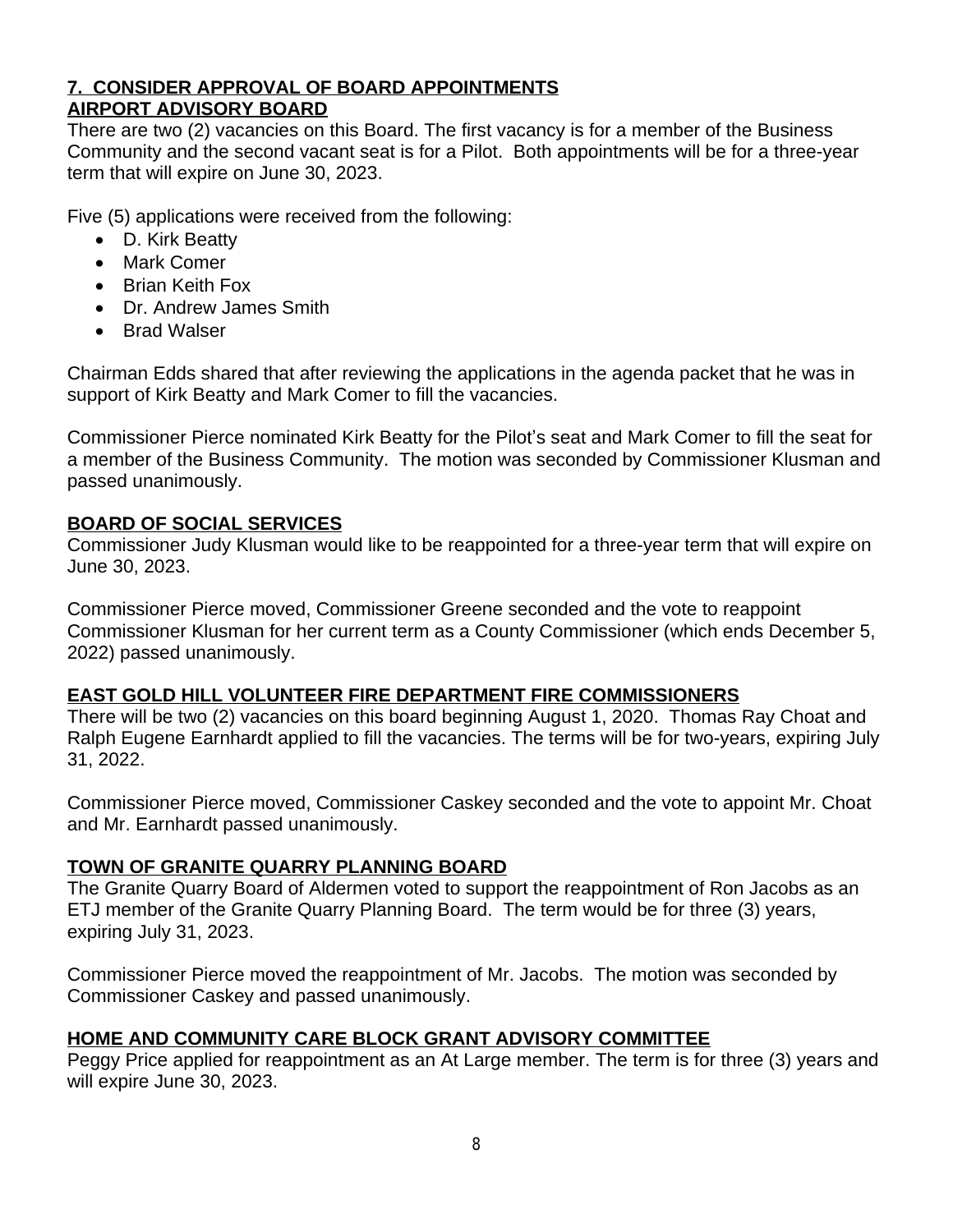Commissioner Klusman moved, Commissioner Greene seconded and the vote to reappoint Ms. Price carried unanimously.

The Rules of Organization for this Committee state that funded providers shall serve while being funded. The new funding cycle started July 1, 2020 and the following providers need to be reappointed for a one-year term that will expire June 30, 2021:

- Donna Fayko, Department of Social Services
- Valerie Steele, Rowan Transit Services
- Nan Buehrer, Rufty-Holmes Senior Center
- Cindy Fink, Meals on Wheels

Commissioner Klusman moved to reappoint the providers as requested. The motion was seconded by Commissioner Pierce and passed unanimously.

## **JUVENILE CRIME PREVENTION COUNCIL (JCPC)**

Don Bringle applied for reappointment to fill the Parks and Recreation seat. Mr. Bringle has served a total of 4 terms, making him ineligible for reappointment. Mr. Bringle is considered to be an invaluable member and the Board is asked to consider waiving the term limit again, approving Mr. Bringle for an additional 2-year term date beginning July 1, 2020 and ending June 30, 2022.

Commissioner Pierce moved to waive the term limits for Mr. Bringle as requested. The motion was seconded by Commissioner Klusman and passed unanimously.

Commissioner Pierce moved, Commissioner Klusman seconded and the vote to reappoint Mr. Bringle for a 2-year term as stated above carried unanimously.

Andrew Deal applied to fill the remaining term for the vacant Chief of Police seat. If appointed the term would expire on June 30, 2021 at which time Chief Deal would be eligible for two (2) full terms.

Alisa Russell applied for reappointment as a member of the General Public. The term will be for two (2) years and expire June 30, 2022.

Commissioner Pierce moved the appointment of Andrew Deal and the reappointment of Alisa Russell. The motion was seconded by Commissioner Klusman and carried unanimously.

## **LOCKE VOLUNTEER FIRE DEPARTMENT FIRE COMMISSIONERS**

Bill Hamrick applied for a two-year term that will expire 7-31-2022.

Commissioner Pierce moved the appointment of Mr. Hamrick followed by a second from Commissioner Caskey. The motion passed unanimously.

## **8. LITTER REPORT**

Chairman Edds reported that Rowan County Staff removed 9,840 pounds of roadside debris and litter during the two-week period of June 1, 2020 through June 12, 2020.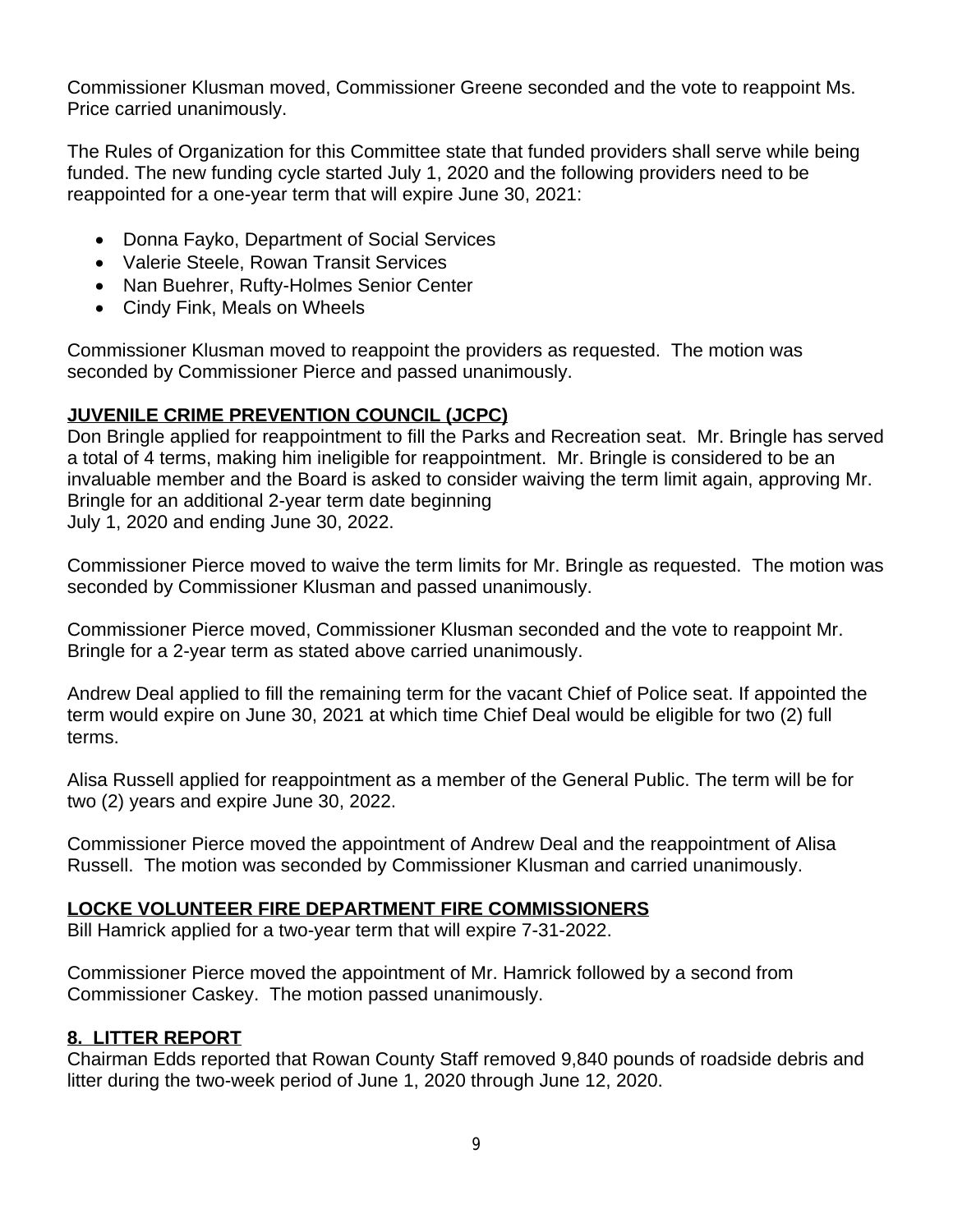### **ADDITIONS**

### **8b. RFQ FOR PROFESSIONAL ARCHITECTURAL SERVICES FOR ON-CALL PROFESSIONAL SERVICES AND DESIGN OF CHEMICAL BOOSTER PUMP STATION**

After due advertisement, requests for statements of qualifications from qualified architectural firms for services related to the On-Call Professional Services and Design of Chemical Booster Pump Station project were received on June 17, 2020 by David Sifford, Purchasing Agent.

Qualifications packages were received from four (4) firms: Hazen & Sawyer, Black & Veatch, Davis Martin Power and McGill Associations. After review of the qualifications it was recommended the best fit for the Project was Hazen & Sawyer.

County Manager Aaron Church asked the Board to select Hazen & Sawyer for the Project.

Commissioner Pierce moved to approve Hazen & Sawyer for on-call services and design of chemical booster pump station. The motion was seconded by Commissioner Klusman and passed unanimously.

#### **8b. RFQ for Services for Broadband Expansion**

Chairman Edds explained he had pulled this item from the Consent Agenda as he felt it was important to discuss. Chairman Edds said as the Governor and school systems were struggling whether to go back to school in the fall (due to the COVID-19 Pandemic), one of the issues was the ability to have broadband in unserved areas of the County.

Chairman Edds reported the State was still working with Tier 1 counties and Rowan County was a Tier 2 county. Chairman Edds said with the uncertainties of COVID-19 and the uncertainty of whether the kids would go back to school, the County was taking the initiative to push hard for rural broadband.

Chairman Edds opened the floor for a motion to approve that an Request for Qualifications (RFQ) be created for services for broadband expansion. Chairman Edds said the County had initially identified the Scotch-Irish community as an underserved area but there were others the County was going to go ahead and move towards.

Commissioner Klusman moved to approve the County Manager and Assistant County Manager/Finance Director drop an RFQ for services for broadband expansion.

Commissioner Pierce asked if the expenses would be reimbursable.

Chairman Edds said the County had been asking the same question and arguing that use of COVID funds should allowable as part of the response during the Pandemic due to homebound kids and workers who did not have good internet services.

Assistant County Manager/CIO Randy Cress said the RFQ included the \$50,000 that had been budgeted by the Board as the matching portion. Mr. Cress said he had talked with NC PRO and the State Broadband Infrastructure Office to get an assessment as to whether CRF funding could be used towards the broadband expansion. Mr. Cress mentioned the State had been awarded \$9 million to the Broadband Infrastructure Office, which had gone through NC PRO, and through the CARES Act for the Tier 1 grants. Mr. Cress said since the Tier 2 counties opportunity had not yet